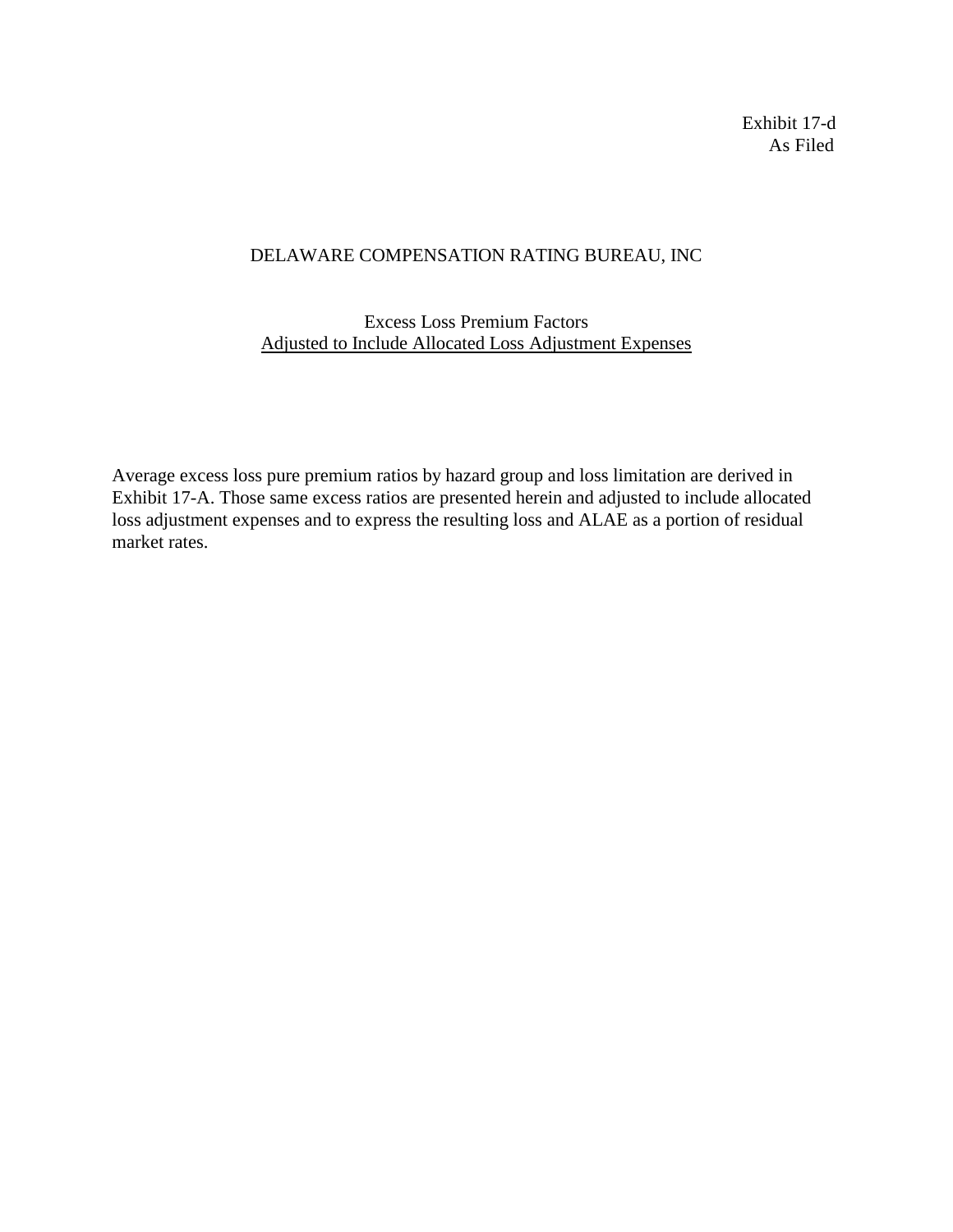## DELAWAREProposed Effective: 12/1/2005

Excess Loss Premium Factors including ALAE

|               |                                                 |                                  | Hazard Group                              |                                     |                                                  | <b>Hazard Group II</b>                          |                                  |                                            |                                     |                                                  |                                                 | <b>Hazard Group III</b>          |                                     |                                     |                                                  |                                                        | Hazard Group IV                  |                                           |                                     |                                                  |  |
|---------------|-------------------------------------------------|----------------------------------|-------------------------------------------|-------------------------------------|--------------------------------------------------|-------------------------------------------------|----------------------------------|--------------------------------------------|-------------------------------------|--------------------------------------------------|-------------------------------------------------|----------------------------------|-------------------------------------|-------------------------------------|--------------------------------------------------|--------------------------------------------------------|----------------------------------|-------------------------------------------|-------------------------------------|--------------------------------------------------|--|
| LOSS<br>LIMIT | (1)<br>AVERAGE<br><b>EXCESS</b><br><b>RATIO</b> | (2)<br>P.L.R.<br>EXCL.<br>ASSES. | (3)<br>IND.<br><b>ELF</b><br>$(1)$ $*(2)$ | (4)<br><b>FLAT</b><br><b>FACTOR</b> | (5)<br><b>FINAL</b><br><b>ELF</b><br>$(3) + (4)$ | (1)<br>AVERAGE<br><b>EXCESS</b><br><b>RATIO</b> | (2)<br>P.L.R.<br>EXCL.<br>ASSES. | (3)<br>IND.<br><b>ELF</b><br>$(1)$ * $(2)$ | (4)<br><b>FLAT</b><br><b>FACTOR</b> | (5)<br><b>FINAL</b><br><b>ELF</b><br>$(3) + (4)$ | (1)<br>AVERAGE<br><b>EXCESS</b><br><b>RATIO</b> | (2)<br>P.L.R.<br>EXCL.<br>ASSES. | (3)<br>IND.<br>ELF<br>$(1)$ * $(2)$ | (4)<br><b>FLAT</b><br><b>FACTOR</b> | (5)<br><b>FINAL</b><br><b>ELF</b><br>$(3) + (4)$ | (1)<br><b>AVERAGE</b><br><b>EXCESS</b><br><b>RATIO</b> | (2)<br>P.L.R.<br>EXCL.<br>ASSES. | (3)<br>IND.<br><b>ELF</b><br>$(1)$ $*(2)$ | (4)<br><b>FLAT</b><br><b>FACTOR</b> | (5)<br><b>FINAL</b><br><b>ELF</b><br>$(3) + (4)$ |  |
| \$10,000      | 0.839                                           | 0.692                            | 0.581                                     | 0.005                               | 0.586                                            | 0.845                                           | 0.692                            | 0.585                                      | 0.005                               | 0.590                                            | 0.898                                           | 0.692                            | 0.621                               | 0.005                               | 0.626                                            | 0.931                                                  | 0.692                            | 0.644                                     | 0.005                               | 0.649                                            |  |
| \$15,000      | 0.795                                           |                                  | 0.550                                     | 0.005                               | 0.555                                            | 0.805                                           |                                  | 0.557                                      | 0.005                               | 0.562                                            | 0.868                                           |                                  | 0.601                               | 0.005                               | 0.606                                            | 0.906                                                  |                                  | 0.627                                     | 0.005                               | 0.632                                            |  |
| \$20,000      | 0.759                                           |                                  | 0.525                                     | 0.005                               | 0.530                                            | 0.771                                           |                                  | 0.534                                      | 0.005                               | 0.539                                            | 0.842                                           |                                  | 0.583                               | 0.005                               | 0.588                                            | 0.893                                                  |                                  | 0.618                                     | 0.005                               | 0.623                                            |  |
| \$25,000      | 0.729                                           |                                  | 0.504                                     | 0.005                               | 0.509                                            | 0.747                                           |                                  | 0.517                                      | 0.005                               | 0.522                                            | 0.820                                           |                                  | 0.567                               | 0.005                               | 0.572                                            | 0.875                                                  |                                  | 0.606                                     | 0.005                               | 0.611                                            |  |
| \$30,000      | 0.700                                           |                                  | 0.484                                     | 0.005                               | 0.489                                            | 0.721                                           |                                  | 0.499                                      | 0.005                               | 0.504                                            | 0.804                                           |                                  | 0.556                               | 0.005                               | 0.561                                            | 0.857                                                  |                                  | 0.593                                     | 0.005                               | 0.598                                            |  |
| \$35,000      | 0.673                                           |                                  | 0.466                                     | 0.005                               | 0.471                                            | 0.695                                           |                                  | 0.481                                      | 0.005                               | 0.486                                            | 0.783                                           |                                  | 0.542                               | 0.005                               | 0.547                                            | 0.848                                                  |                                  | 0.587                                     | 0.005                               | 0.592                                            |  |
| \$40,000      | 0.650                                           |                                  | 0.450                                     | 0.005                               | 0.455                                            | 0.673                                           |                                  | 0.466                                      | 0.005                               | 0.471                                            | 0.766                                           |                                  | 0.530                               | 0.005                               | 0.535                                            | 0.833                                                  |                                  | 0.576                                     | 0.005                               | 0.581                                            |  |
| \$50,000      | 0.614                                           |                                  | 0.425                                     | 0.005                               | 0.430                                            | 0.634                                           |                                  | 0.439                                      | 0.005                               | 0.444                                            | 0.739                                           |                                  | 0.511                               | 0.005                               | 0.516                                            | 0.812                                                  |                                  | 0.562                                     | 0.005                               | 0.567                                            |  |
| \$75,000      | 0.535                                           |                                  | 0.370                                     | 0.005                               | 0.375                                            | 0.562                                           |                                  | 0.389                                      | 0.005                               | 0.394                                            | 0.678                                           |                                  | 0.469                               | 0.005                               | 0.474                                            | 0.765                                                  |                                  | 0.529                                     | 0.005                               | 0.534                                            |  |
| \$100,000     | 0.474                                           |                                  | 0.328                                     | 0.005                               | 0.333                                            | 0.503                                           |                                  | 0.348                                      | 0.005                               | 0.353                                            | 0.628                                           |                                  | 0.435                               | 0.005                               | 0.440                                            | 0.726                                                  |                                  | 0.502                                     | 0.005                               | 0.507                                            |  |
| \$125,000     | 0.425                                           |                                  | 0.294                                     | 0.005                               | 0.299                                            | 0.460                                           |                                  | 0.318                                      | 0.005                               | 0.323                                            | 0.593                                           |                                  | 0.410                               | 0.005                               | 0.415                                            | 0.694                                                  |                                  | 0.480                                     | 0.005                               | 0.485                                            |  |
| \$150,000     | 0.390                                           |                                  | 0.270                                     | 0.005                               | 0.275                                            | 0.420                                           |                                  | 0.291                                      | 0.005                               | 0.296                                            | 0.556                                           |                                  | 0.385                               | 0.005                               | 0.390                                            | 0.663                                                  |                                  | 0.459                                     | 0.005                               | 0.464                                            |  |
| \$175,000     | 0.354                                           |                                  | 0.245                                     | 0.005                               | 0.250                                            | 0.388                                           |                                  | 0.268                                      | 0.005                               | 0.273                                            | 0.528                                           |                                  | 0.365                               | 0.005                               | 0.370                                            | 0.627                                                  |                                  | 0.434                                     | 0.005                               | 0.439                                            |  |
| \$200,000     | 0.325                                           |                                  | 0.225                                     | 0.005                               | 0.230                                            | 0.361                                           |                                  | 0.250                                      | 0.005                               | 0.255                                            | 0.497                                           |                                  | 0.344                               | 0.005                               | 0.349                                            | 0.601                                                  |                                  | 0.416                                     | 0.005                               | 0.421                                            |  |
| \$225,000     | 0.304                                           |                                  | 0.210                                     | 0.005                               | 0.215                                            | 0.334                                           |                                  | 0.231                                      | 0.005                               | 0.236                                            | 0.468                                           |                                  | 0.324                               | 0.005                               | 0.329                                            | 0.574                                                  |                                  | 0.397                                     | 0.005                               | 0.402                                            |  |
| \$250,000     | 0.282                                           |                                  | 0.195                                     | 0.005                               | 0.200                                            | 0.314                                           |                                  | 0.217                                      | 0.005                               | 0.222                                            | 0.446                                           |                                  | 0.309                               | 0.005                               | 0.314                                            | 0.551                                                  |                                  | 0.381                                     | 0.005                               | 0.386                                            |  |
| \$275,000     | 0.263                                           |                                  | 0.182                                     | 0.005                               | 0.187                                            | 0.293                                           |                                  | 0.203                                      | 0.005                               | 0.208                                            | 0.422                                           |                                  | 0.292                               | 0.005                               | 0.297                                            | 0.527                                                  |                                  | 0.365                                     | 0.005                               | 0.370                                            |  |
| \$300,000     | 0.246                                           |                                  | 0.170                                     | 0.005                               | 0.175                                            | 0.277                                           |                                  | 0.192                                      | 0.005                               | 0.197                                            | 0.399                                           |                                  | 0.276                               | 0.005                               | 0.281                                            | 0.506                                                  |                                  | 0.350                                     | 0.005                               | 0.355                                            |  |
| \$325,000     | 0.233                                           |                                  | 0.161                                     | 0.005                               | 0.166                                            | 0.260                                           |                                  | 0.180                                      | 0.005                               | 0.185                                            | 0.383                                           |                                  | 0.265                               | 0.005                               | 0.270                                            | 0.486                                                  |                                  | 0.336                                     | 0.005                               | 0.341                                            |  |
| \$350,000     | 0.220                                           |                                  | 0.152                                     | 0.005                               | 0.157                                            | 0.248                                           |                                  | 0.172                                      | 0.005                               | 0.177                                            | 0.365                                           |                                  | 0.253                               | 0.005                               | 0.258                                            | 0.466                                                  |                                  | 0.322                                     | 0.005                               | 0.327                                            |  |
| \$375,000     | 0.207                                           |                                  | 0.143                                     | 0.005                               | 0.148                                            | 0.235                                           |                                  | 0.163                                      | 0.005                               | 0.168                                            | 0.348                                           |                                  | 0.241                               | 0.005                               | 0.246                                            | 0.450                                                  |                                  | 0.311                                     | 0.005                               | 0.316                                            |  |
| \$400,000     | 0.199                                           |                                  | 0.138                                     | 0.005                               | 0.143                                            | 0.225                                           |                                  | 0.156                                      | 0.005                               | 0.161                                            | 0.335                                           |                                  | 0.232                               | 0.005                               | 0.237                                            | 0.433                                                  |                                  | 0.300                                     | 0.005                               | 0.305                                            |  |
| \$425,000     | 0.190                                           |                                  | 0.131                                     | 0.005                               | 0.136                                            | 0.216                                           |                                  | 0.149                                      | 0.005                               | 0.154                                            | 0.322                                           |                                  | 0.223                               | 0.005                               | 0.228                                            | 0.419                                                  |                                  | 0.290                                     | 0.005                               | 0.295                                            |  |
| \$450,000     | 0.181                                           |                                  | 0.125                                     | 0.005                               | 0.130                                            | 0.206                                           |                                  | 0.143                                      | 0.005                               | 0.148                                            | 0.308                                           |                                  | 0.213                               | 0.005                               | 0.218                                            | 0.402                                                  |                                  | 0.278                                     | 0.005                               | 0.283                                            |  |
| \$475,000     | 0.173                                           |                                  | 0.120                                     | 0.005                               | 0.125                                            | 0.199                                           |                                  | 0.138                                      | 0.005                               | 0.143                                            | 0.299                                           |                                  | 0.207                               | 0.005                               | 0.212                                            | 0.390                                                  |                                  | 0.270                                     | 0.005                               | 0.275                                            |  |
| \$500,000     | 0.167                                           |                                  | 0.116                                     | 0.005                               | 0.121                                            | 0.189                                           |                                  | 0.131                                      | 0.005                               | 0.136                                            | 0.286                                           |                                  | 0.198                               | 0.005                               | 0.203                                            | 0.375                                                  |                                  | 0.260                                     | 0.005                               | 0.265                                            |  |
| \$600,000     | 0.145                                           |                                  | 0.100                                     | 0.005                               | 0.105                                            | 0.166                                           |                                  | 0.115                                      | 0.005                               | 0.120                                            | 0.253                                           |                                  | 0.175                               | 0.005                               | 0.180                                            | 0.331                                                  |                                  | 0.229                                     | 0.005                               | 0.234                                            |  |
| \$700,000     | 0.128                                           |                                  | 0.089                                     | 0.005                               | 0.094                                            | 0.146                                           |                                  | 0.101                                      | 0.005                               | 0.106                                            | 0.224                                           |                                  | 0.155                               | 0.005                               | 0.160                                            | 0.298                                                  |                                  | 0.206                                     | 0.005                               | 0.211                                            |  |
| \$800,000     | 0.115                                           |                                  | 0.080                                     | 0.005                               | 0.085                                            | 0.131                                           |                                  | 0.091                                      | 0.005                               | 0.096                                            | 0.202                                           |                                  | 0.140                               | 0.005                               | 0.145                                            | 0.271                                                  |                                  | 0.188                                     | 0.005                               | 0.193                                            |  |
| \$900,000     | 0.104                                           |                                  | 0.072                                     | 0.005                               | 0.077                                            | 0.120                                           |                                  | 0.083                                      | 0.005                               | 0.088                                            | 0.185                                           |                                  | 0.128                               | 0.005                               | 0.133                                            | 0.246                                                  |                                  | 0.170                                     | 0.005                               | 0.175                                            |  |
| \$1,000,000   | 0.0959                                          |                                  | 0.0664                                    | 0.0050                              | 0.0714                                           | 0.1101                                          |                                  | 0.0762                                     | 0.0050                              | 0.0812                                           | 0.1701                                          |                                  | 0.1177                              | 0.0050                              | 0.1227                                           | 0.2285                                                 |                                  | 0.1581                                    | 0.0050                              | 0.1631                                           |  |
| \$1,600,000   | 0.0651                                          |                                  | 0.0450                                    | 0.0050                              | 0.0500                                           | 0.0744                                          |                                  | 0.0515                                     | 0.0050                              | 0.0565                                           | 0.1165                                          |                                  | 0.0806                              | 0.0050                              | 0.0856                                           | 0.1570                                                 |                                  | 0.1086                                    | 0.0050 0.1136                       |                                                  |  |
| \$2,000,000   | 0.0542                                          |                                  | 0.0375                                    | 0.0050                              | 0.0425                                           | 0.0620                                          |                                  | 0.0429                                     | 0.0050                              | 0.0479                                           | 0.0971                                          |                                  | 0.0672                              | 0.0050                              | 0.0722                                           | 0.1308                                                 |                                  | 0.0905                                    | 0.0050                              | 0.0955                                           |  |
| \$3,000,000   | 0.0387                                          |                                  | 0.0268                                    | 0.0050                              | 0.0318                                           | 0.0444                                          |                                  | 0.0307                                     | 0.0050                              | 0.0357                                           | 0.0687                                          |                                  | 0.0475                              | 0.0050                              | 0.0525                                           | 0.0921                                                 |                                  | 0.0637                                    | 0.0050                              | 0.0687                                           |  |
| \$4,000,000   | 0.0307                                          |                                  | 0.0212                                    | 0.0050                              | 0.0262                                           | 0.0347                                          |                                  | 0.0240                                     | 0.0050                              | 0.0290                                           | 0.0536                                          |                                  | 0.0371                              | 0.0050                              | 0.0421                                           | 0.0717                                                 |                                  | 0.0496                                    | 0.0050                              | 0.0546                                           |  |
| \$5,000,000   | 0.0256                                          |                                  | 0.0177                                    | 0.0050                              | 0.0227                                           | 0.0291                                          |                                  | 0.0201                                     | 0.0050                              | 0.0251                                           | 0.0447                                          |                                  | 0.0309                              | 0.0050                              | 0.0359                                           | 0.0595                                                 |                                  | 0.0412                                    | 0.0050                              | 0.0462                                           |  |
| \$6,000,000   | 0.0219                                          |                                  | 0.0152                                    | 0.0050                              | 0.0202                                           | 0.0250                                          |                                  | 0.0173                                     | 0.0050                              | 0.0223                                           | 0.0381                                          |                                  | 0.0264                              | 0.0050                              | 0.0314                                           | 0.0508                                                 |                                  | 0.0352                                    | 0.0050                              | 0.0402                                           |  |
| \$7,000,000   | 0.0191                                          |                                  | 0.0132                                    | 0.0050                              | 0.0182                                           | 0.0220                                          |                                  | 0.0152                                     | 0.0050                              | 0.0202                                           | 0.0334                                          |                                  | 0.0231                              | 0.0050                              | 0.0281                                           | 0.0445                                                 |                                  | 0.0308                                    | 0.0050                              | 0.0358                                           |  |
| \$8,000,000   | 0.0172                                          |                                  | 0.0119                                    | 0.0050                              | 0.0169                                           | 0.0195                                          |                                  | 0.0135                                     | 0.0050                              | 0.0185                                           | 0.0300                                          |                                  | 0.0208                              | 0.0050                              | 0.0258                                           | 0.0399                                                 |                                  | 0.0276                                    | 0.0050                              | 0.0326                                           |  |
| \$9,000,000   | 0.0158                                          |                                  | 0.0109                                    | 0.0050                              | 0.0159                                           | 0.0175                                          |                                  | 0.0121                                     | 0.0050                              | 0.0171                                           | 0.0274                                          |                                  | 0.0190                              | 0.0050                              | 0.0240                                           | 0.0361                                                 |                                  | 0.0250                                    | 0.0050                              | 0.0300                                           |  |
|               | 0.0144                                          |                                  | 0.0100                                    | 0.0050                              | 0.0150                                           | 0.0165                                          |                                  | 0.0114                                     | 0.0050                              | 0.0164                                           | 0.0248                                          |                                  | 0.0172                              | 0.0050                              | 0.0222                                           | 0.0331                                                 |                                  | 0.0229                                    | 0.0050                              | 0.0279                                           |  |
| \$10,000,000  |                                                 |                                  |                                           |                                     |                                                  |                                                 |                                  |                                            |                                     |                                                  |                                                 |                                  |                                     |                                     |                                                  |                                                        |                                  |                                           |                                     |                                                  |  |